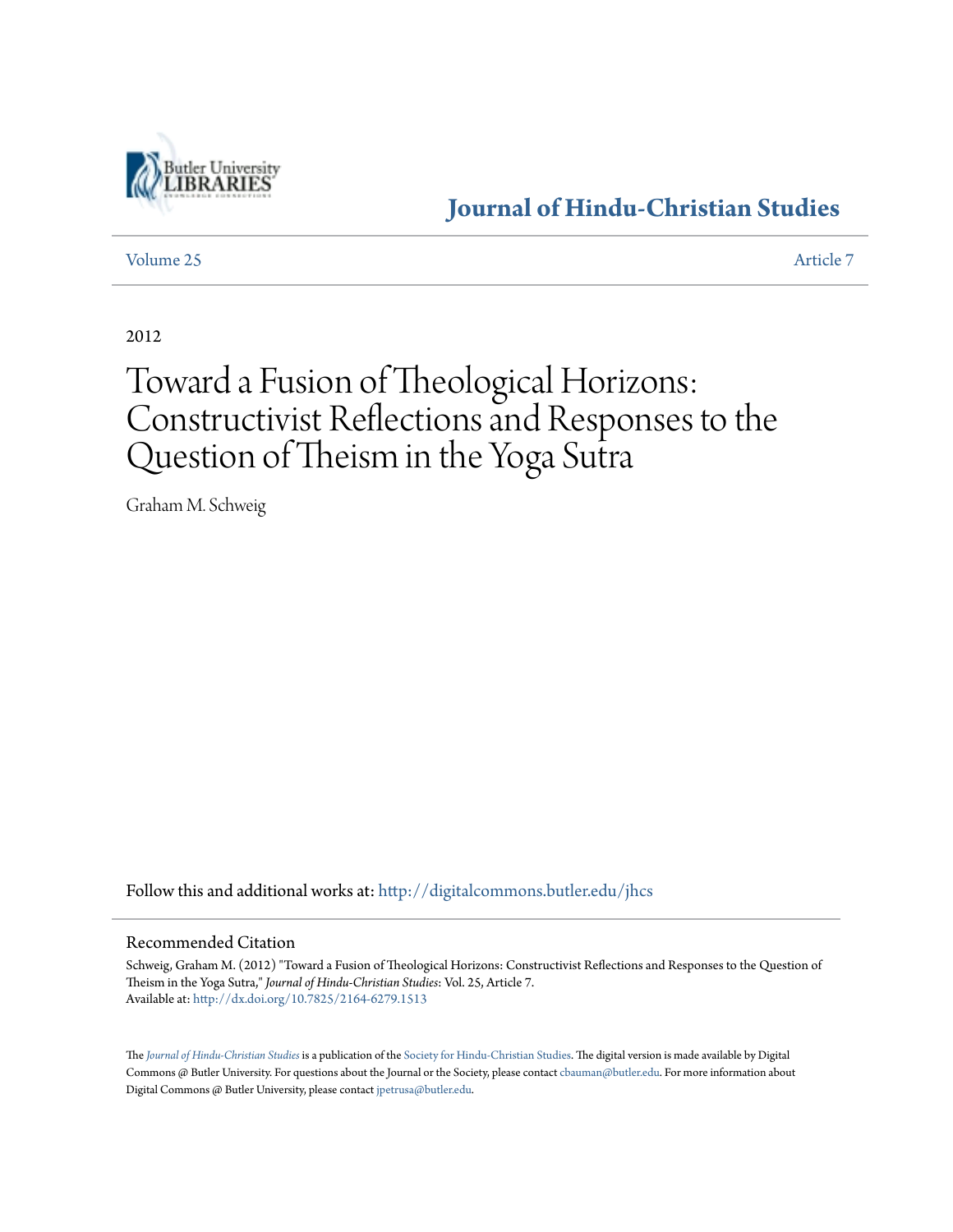# Toward a Fusion of Theological Horizons: Constructivist Reflections and Responses to the Question of Theism in the Yoga Sūtra

## Graham M. Schweig Christopher Newport University

IT is important to explore and disclose *how*--perhaps even *why*--we are going to speak about Christian and Yogic theism before conducting an exploration on theism in comparative relation between the two traditions. In this kind of discussion, it is inevitable that working definitions of key terms be provided, particular terms that will be clarified and offered to facilitate the discussion. In this study, I examine and draw from the particular studies of three scholars in the field who address the relationship between Christianity and Yoga in order to illuminate the dialectical tension between a resistence toward and the persistence of the development of a yogic theism. I will argue that Yoga as explicated in the Yoga Sūtra possesses a strong and natural theological character, containing a distinct, openended raw theism that necessitates the expansion of the domain and definition of the term.

What must be stated at the outset is that my discussion here is specifically *theological,* but not in the sense that is commonly understood. This exploration of theism is speaking not merely from within a particular tradition *for* that particular faith community. Such a person who speaks theology from within a tradition primarily for the benefit of the believers is commonly known as a *theologian*. But here, this discussion is conducted as a constructivist exercise within comparative theology, with a motive to further an understanding of shared theological moments and connections between traditions, and additionally, to explore the possibility of some greater disclosure of religious truths that might bring theology more into the world of sound intellectual discourse. I would suggest, then, a distinction be made between a theologian and a *theologist*. The latter, I propose, should point to that person doing theology not only from

Graham M. Schweig is a scholar of comparative religion who focuses on the religions of India. He is a specialist in *bhakti* traditions and yoga philosophy, and comparative theology and interfaith dialogue. He did his graduate studies at Harvard University and the University of Chicago, and received his doctorate in Comparative Religion from Harvard. Schweig taught at Duke University, was Visiting Associate Professor of Sanskrit at the University of Virginia, and is a regularly invited lecturer at the Smithsonian Institution. He is currently professor of philosophy and religious studies and director of the Asian studies program at Christopher Newport University, on the Virginia peninsula. His book, *Dance of Divine Love: The Rāsa Līlā of Krishna from the Bhāgavata Purāṇa,* was published by Princeton University Press (2005), *Bhagavad Gītā: The Beloved Lord's Secret Love Song,* was published by Harper Collins Publishers (2007), and most recently the edited volume, *A Living Theology of Krishna Bhakti,* by Tamal Krishna Goswami, published by Oxford (2012). Two other books are forthcoming from Columbia University Press: *The Bhakti Sūtra: Nārada's Concise Teachings on Divine Love,* and *Bhagavad Gītā Concordance: Comprehensive Word Reference.*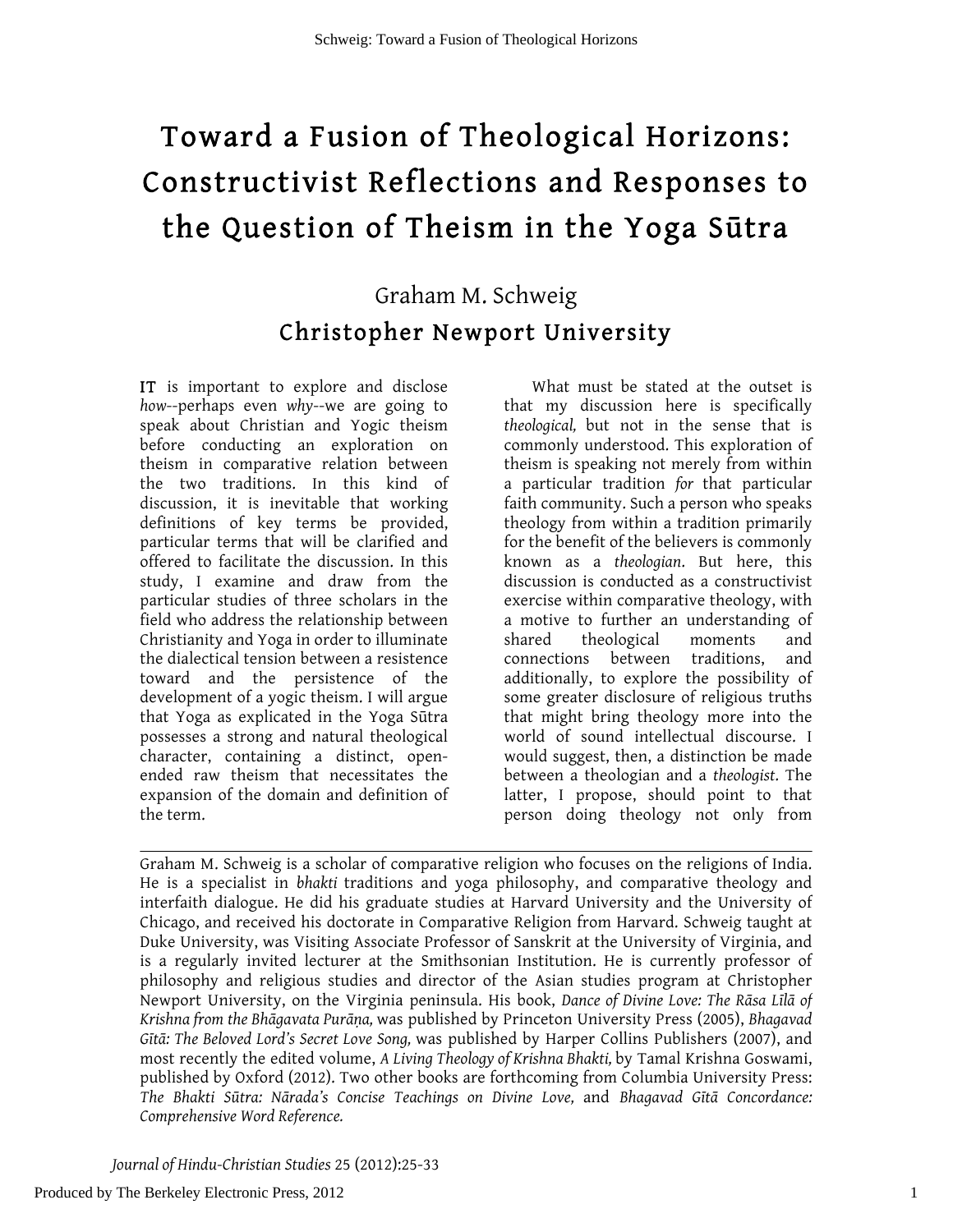within a particular tradition but between traditions or even from outside of any tradition: he or she would be known as a theologist. Here the extra-religious realm of theology is engaged to nourish the deeper dimensions of specific traditions, and further, to serve in some small way a global community that still thirsts for a vision of world peace and ultimate meaning.

In her study, T. S. Rukmani sets the stage for understanding ancient Indian theism. Rukmani asserts that ancient Vedic and Upanishadic thought expresses how "everything in the univese" is a form of Brahman, and that it is "possible to meditate or be devoted to a concept of the highest Truth or Īśvara in the Vedic tradition." She warns her reader that it may be difficult for persons coming from within the abrahamic faiths to understand ancient India's form of abstract theism.

Truly, in ancient India there is a fluid movement between an abstract, nondescriptive and nonpersonal theism (often refered to as *nirguṇa,* or the absolute "without qualities") and the less abstract and more naturalistic, more descriptive and personal theism (*saguṇa,* or the absolute "with qualities"). But here theism is preoccupied not so much with the designation of either the one or the other, or even the identity of the *theos.* Rather it is the relationship of the *theos* to and within the ultimate reality, or the Brahman, which encompasses all. Hindu India may frustrate the philosopher of religion since it is not strictly a black-and-white distinction. It is not a question of whether or not Brahman is theistic or not, because it is certainly both at the same time. The theistic and nontheistic attributes are fluid rather than rigidly static. And though later sectarian Hindu traditions may argue which one is "higher," or which one arises from the other, or which one is more ultimate, theologically speaking, to do so may eclipse or undercut the divine fullness of Brahman in the process.

Thus Rukmani essentially prepares her Christian or more generally Western reader for encountering a theism that is quite

different than those arising from the biblical tradition. Abrahamic theisms consider the identity and personalism of the *theos* of paramount importance, a conception that by comparison to the Indian theism leans heavily toward a deistic position. In India, we have the interplay between the pantheistic, as it were, and the deistic conceptions, such that the nondescriptive, nonpersonal and the descriptive, personal dimensions of the absolute reality are not only inseparable, but they are necessarily intertwined. This kind of vision requires specifically a theological, and not so much a philosophical, understanding therefore.

In her study entitled "Vijñānabhikṣu's Approach to the Īśvara Concept in Patañjali's Yogasūtras," Rukmani offers the very well-known statement in the Rig Veda (which too often is translated imprecisely) to further describe the unusual and different character of Indian theism. Her translation of the passage is as follows: "Truth is One. It can be described variously." She cites this passage to illustrate how India has "accommodated an abstract notion of the absolute," and then quotes the Śvetāśvatara Upaniṣad passage that states "this One is sure not a woman, nor is this One a man, and this One is certainly not a eunich. It is protected by those very bodies whichever It takes up"  $(S.U. 5.10).$ 

Then Rukmani, throughout her study, contrasts the more enthusiastic interpretations in favor of a yogic theism in the commentaries of several important commentators on the Yoga Sūtra with what she feels is a far more reserved or even absent theism in the content of Patañjali's thought or in the aphorisms themselves. She goes into some detail how interpreters of the YS, while leaning toward a greater or lesser conception of theistic yoga, all of them are essentially engaged in an eisegetical reading of the text, claiming more of a theism in the Yoga Sūtra than that which is truly there in Patañjali's thought. To effectively show this, Rukmani specifically focuses on the interpretations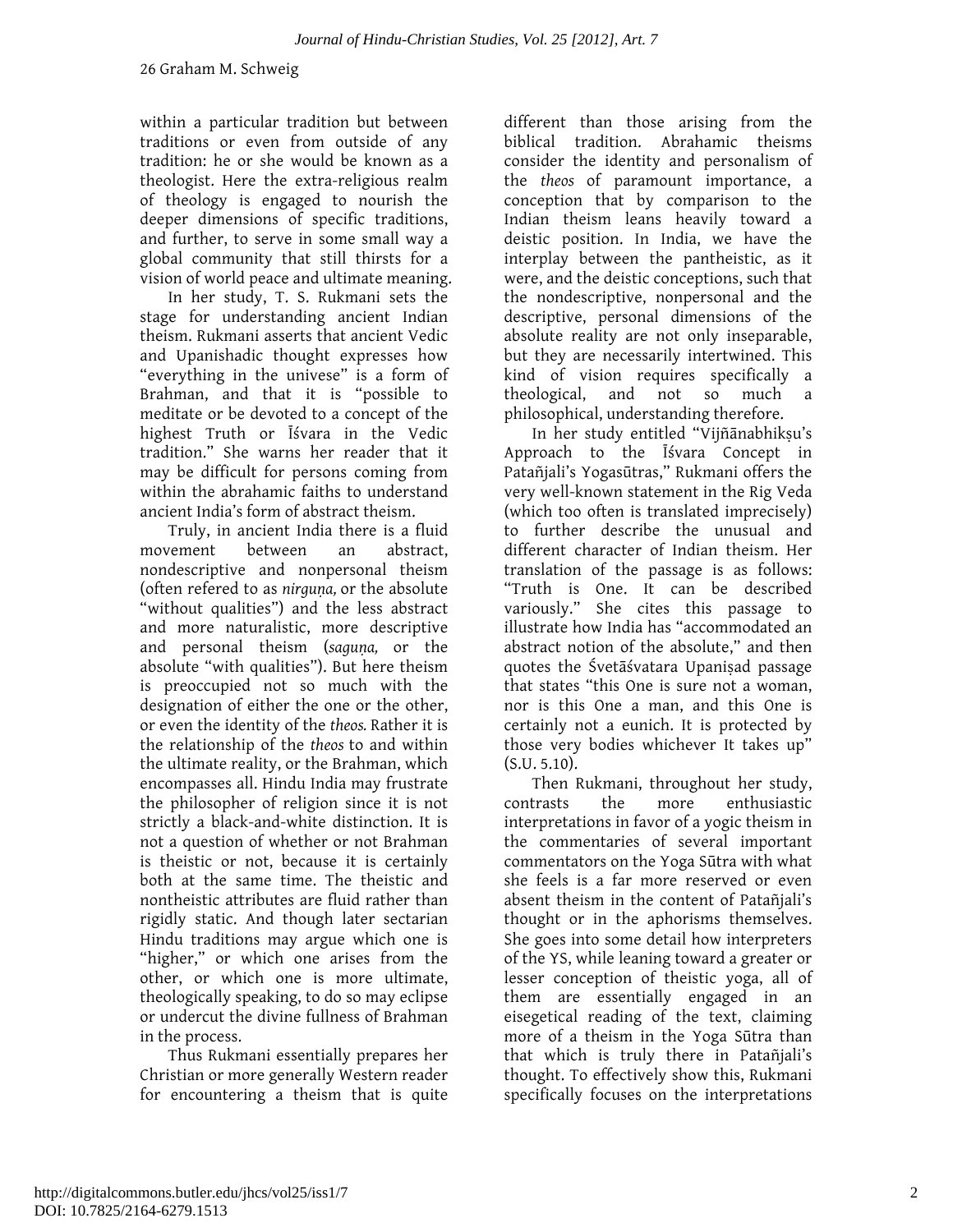of the word *īśvara* and the phrase *īśvarapraṇidhāna,* and the *sūtra* texts that engage them, from different commentators, and then contrasts these with Patañjali's employment of them in his text showing their relatively less important place in relation to the essential aim of the yogic process or practice.

Gerald Larson, in his study entitled, "Yoga's 'A-Theistic'-Theism: A New Way of Thinking about God," argues that classical Yoga philosophy, or more specifically, Patañjali's conception of God or theism is unique, unlike anything developed in Indian or Western thinking on the subject. Larson seems to be claiming that Indian forms of theism are equally foreign to Yoga's theism as those theisms of the West. (3) To this statement I would say that the Yoga notion of God contrasts Western theological formulations more than Indian ones. Indeed, Larson himself, in his study, draws far more from the Indian philosophers and commentators to Patañjali's Yoga Sūtra and not from Western theologians and philosophers to interpret or understand this peculiar God formulation. It makes perfect sense that Larson would draw primarily from the Indic traditions, since it is out its rich theological soil that the Yoga conception of God grows. Indeed, Rukmani herself constantly dips into the background texts, such as the Vedas and the Upanishads, to further illuminate and support her points in examining commentators' positions in relation to Patañjali's words. Moreover, Rukmani attests to the theistic leanings in Vyāsa's commentary to the Yoga Sūtra, and especially that of the *bhakti* interpretations of Vijñānabhiksu.

Following Larson's review of the key *sūtra* texts that focus on a theism, texts 1.23-29, he launches into four types of deconstructive analyses in order to show us what should not be involved or engaged in the theism of Yoga. This deconstructive analysis is the dominant focus of his study. He claims that Yoga theism must undergo a process of (1) de-personalization, (2) deanthropomorphization, (3) demythologization, and (4) deconceptualization. I feel that Larson's deconstructionistic approach in his paper is valuable, because it paves the way for a deeper consideration and view of what theism truly has been as well as what it could develop into being, with the greatest caution against imposing any preconceptions or prejudices derived from the conditioned ways we may view the notion of God as influenced by the powerful Western and Hindu religious or sectarian sources.

Larson suggests that "the manner in which classical Yoga philosophy deals with the notion of God may offer some interesting perspectives for re-thinking the problem of God." While Larson points out that Patañjali "accepts some sort of notion about God," he first wants to deconstruct the God of Yoga to pave the way for a solid re-construction of a genuine theism. Larson wants this God to be "objectless" and resorts to conceptions such as "perfect *sattva*" and "eternal excellence" and "the pinnacle of omniscience" from Patañjali's thought (YS 1.25). These abstract notions of God that Larson draws from the Sūtras may leave us with something that may be, I am suggesting, somewhat more abstract and incomplete than what Patañjali himself offers us in his text. It is interesting that, for the most part, both Rukmani and Larson concentrate on texts 1.23-29 to understand the abstract theism of Yoga, and they do so with great finesse and solid criticism. But I believe that Patañjali offers us more, which I will say more about below.

Andrea R. Jain's study, "The Malleability of Yoga: A Response to Christian and Hindu Opponents of the Popularization of Yoga," in a sense responds to Larson's call to re-construct or perhaps simply to construct anew the Yoga notion of God. Jain calls our attention to the many ways, historically, Yoga has functioned and been applied in the lives of its practitioners, and this type of diversity was certainly exemplified by the early commentators of the Sūtra, as Rukmani amply shows. After all, is that not what a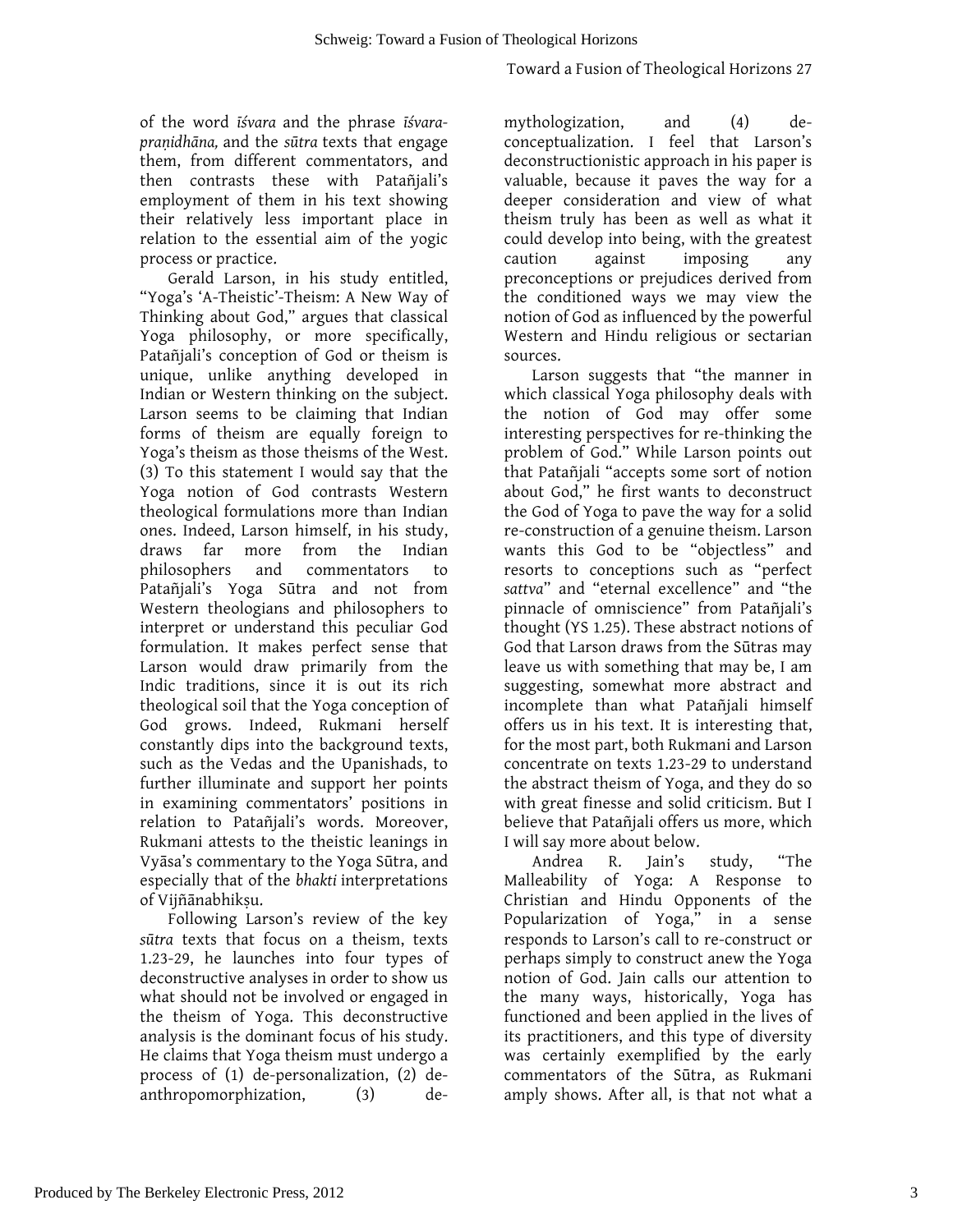*sūtra* is for: the teacher's vision of its timeless wisdom and the application of its teachings according to this vision?

Jain brings out the contemporary problem of conservative Christians in the West who cannot accept Yoga as something to be added to their faith, and conservative Hindus do not accept that Yoga is something that can be removed from their faith. Each of them is against the popularization of Yoga for their own reasons. Jain goes to some trouble to show the diversity within Yoga practices as far back as ancient times, even contrasting the Yoga of the Bhagavad Gītā and the Yoga of the Yoga Sūtra of Patañjali. There is no "unchanging essence" of Yoga, Jain asserts, and there is now and always has been a plurality of Yoga.

Jain's study points us to what has always been true of religion in general, or for that matter, for art as well. It is a matter of context. It is a matter of how and whether something is framed for it to be art, or how it is to be seen as meaningful to persons for it to be religious. It has always been something so very personal. For example, because I may see someone in a restaurant drinking wine and eating bread does not necessarily mean they are performing the ritual of the Eucharist! A more likely place would be the sacred context or framing, as it were, of a church. And since such a meal is observed as having taken place at a restaurant, I can safely assume that no such ritual was being performed in that instance.

However, who's to say that this patron of the restaurant did not consider that the wine he was drinking was not the blood of Christ? And that the bread he was eating was not the body of Christ? I would have to ask him or her. And further, do I have a right to tell this person how he or she must regard the wine and the bread? Should I be able to tell this person that he or she has no right to partake of wine and bread outside of a church and without priestly ritual? How Yoga practice is "framed" in the mind and heart of the practitioner is what counts, and not others' assessments or judgments

of that practice. Invariably, what is efficacious in Yoga depends upon the reality of the practitioner's situation, that is, the intent, the desire, and the realized achievement of the practitioner. Whether it be the convenient physical or health benefits of Yoga that one is after or the loftiest depths of meditation that reveal one's greatest truth and a vision of ultimate reality, this is a matter of personal decision and realization no matter what the social considerations, pressures or expectations may be.

The concept of theism in Patañjali's Yoga is not only abstract, as has been emphasized by both Rukmani and Larson, but it is flexible (no pun intended). Jain's study reminds us of Yoga's inherent historical elasticity, or its ability to adapt to different religions, different cultures, at different times. The Vedas recognized Yoga practice, the religion of the Upanishads absorbed it, Buddhism and Jainism and even Taoism eventually utilized it, and so it should be no surprise that there are now Jews, Christians, and even Muslims engaging Yoga to enhance the practice of their faiths. And along with this elasticity of Yoga comes all the objections to its adaptations by persons within these faiths who find it inauthentic or wrong for whatever reason. But the important point I wish to make here is that Yoga's theism is certainly not threatening, nor is it doctrinally driven such that Yoga would somehow require one to believe in certain things in order to authentically take up the physical practice of Yoga. It is not as if the tradition of Yoga is endlessly mutable, and we certainly do speak of change but not without some sense of the continuity of tradition. Thus Yoga theism is fluid and Yoga practice is flexible, and these characteristics may account for its easy entrance into various religio-cultural contexts at different points in history.

Jain's insistence that there has never been an "unchanging essence" of Yoga might be slightly extreme. Is she saying that there is nothing consistently central to Yoga practice and thought? Is Yoga so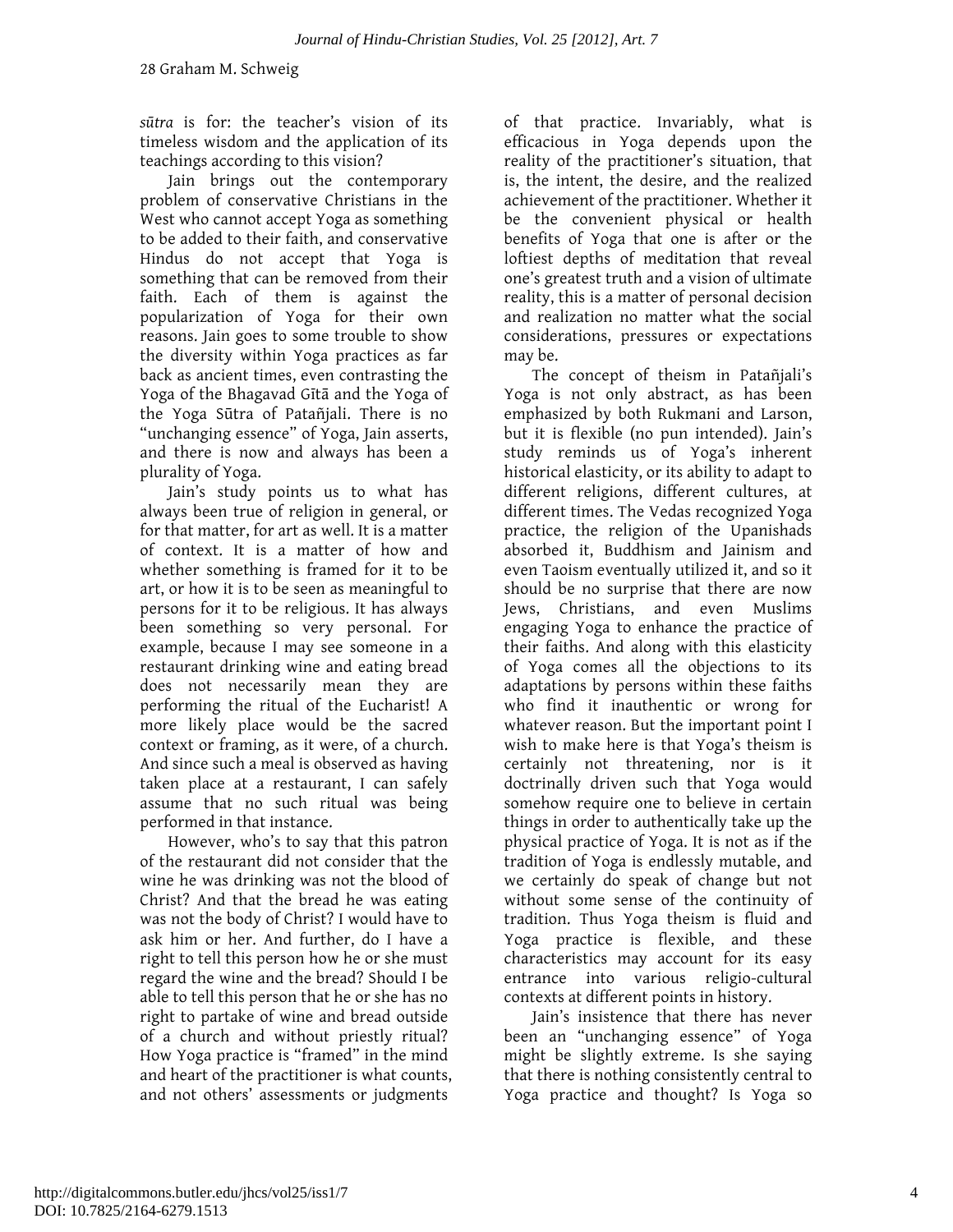elastic and adaptable that Yoga can be anything anyone wants it to be without ever acknowledging something at its core? Is it not a truism almost to the point, in a sort of buddhistic sense, that nothing has an essence and everything forever changes? I question this, because I think this can be taken too far. In the Bhagavad Gītā, Krishna states, "by the powerful effect of time, this yoga was lost . . . in the world" (BG 4.2). So perhaps there is a point at which Yoga can lose something of its essential characteristics, practices, or something at the core of its traditional vision, even as flexible and as adaptable as Yoga has been and still is.

Here, I believe, we might pause for a moment, and carefully consider the meaning of the words *truth* and *reality* and the important difference between them*.* Let us return to Rukmani's engagement of her translation of the statement from the Rig Veda cited above. The Sanskrit for this passage is the following: *ekaṁ sad viprā bahudhā vadanti* (RV 1.164.46). My translation, which includes the way in which each original word is applied, seeks a theologically sensitive and precise rendition, as the following: "There is one (*ekam*) reality (*sat*) about which vibrant persons (*viprā*) in various ways (*bahudhā*) speak (*vadanti*)." The juxtaposition of "the one reality" with "the various ways to speak about it" is itself, I would proffer, a definition of "truth." When humans, or "vibrant persons," desire to grasp that which is ungraspable, they paradoxcially can experience a genuine grasping of the ungraspable, one reality that is attained in Yoga, and that very grasping itself is what I would designate as a person's "truth." Thus supreme reality is one, but the truths that arise from this *grasping* of it are many, even unlimited. And the Yoga Sūtra explains this: the one who grasps supreme being (*gṛhītṛ*), the grasping of supreme being (*grahaṇa*), and that which is grasped of supreme being (*grāhya*), come together in the *samāpatti* (YS 1.41) of *samādhi,*  illuminating the components involved in the revelation of truth.

Because we do not have in English a noun for the adjective *true,* it is natural that we would resort to the word *truth* to fill that role. However, in Sanskrit, the word *sat* and the word *satya* are more strictly translated as "the true" and "the truth" respectively. The word *sat* in the theological context really connotes ultimate reality, and since the word grammatically is a present participle of its root "*as*", which is the verb "to be," the phrase "supreme *being*" seems most appropriate.

The word *sat* also in the context of the three auspicious utterances as presented in the Bhagavad Gītā, *oṁ tat sat,* also is further revealing. The juxtaposition of the utterance *tat* with the utterance *sat*  immediately delivers a relationship between the specificity of being with the fullness of being, respectively. The fluid relationship between *tat* and *sat* is expressed and indicated by the inclusion of the *praṇava oṁkāra* in this formula*.* In Indic traditions, one cannot have the *tat* without the *sat,* and one cannot have the *sat* without the *tat,* and neither is desirable without the fluid movement between the two as *oṁ.*  While the abstract *theos* of the *tat* would be stretching the domain of theism to include it, we need to stretch it even further to include the *sat,* because there is not the one without the other. Moreover, the dialectical movement between the two, what I have referred to here as "fluidity" as it were, must be incorporated in an understanding of Indian theism.

Let us examine even further the *oṁ-tatsat* dialectic. The Upanishads in general is preoccupied with this fluid movement between the expressions of Brahman as *sat,*  as the nondescriptive, nonpersonal more abstract theism in the fullness of supreme being, and the *tat,* as the descriptive, more circumscribed more personal theism in the fullness and yet specificity of *a* supreme being. One of the well-known invocations for several Upanishads expresses the fullness of being, in other words *Brahman*, in the use of the word *pūrṇam*: "Fullness is there (*pūrṇam adaḥ*). Fullness is here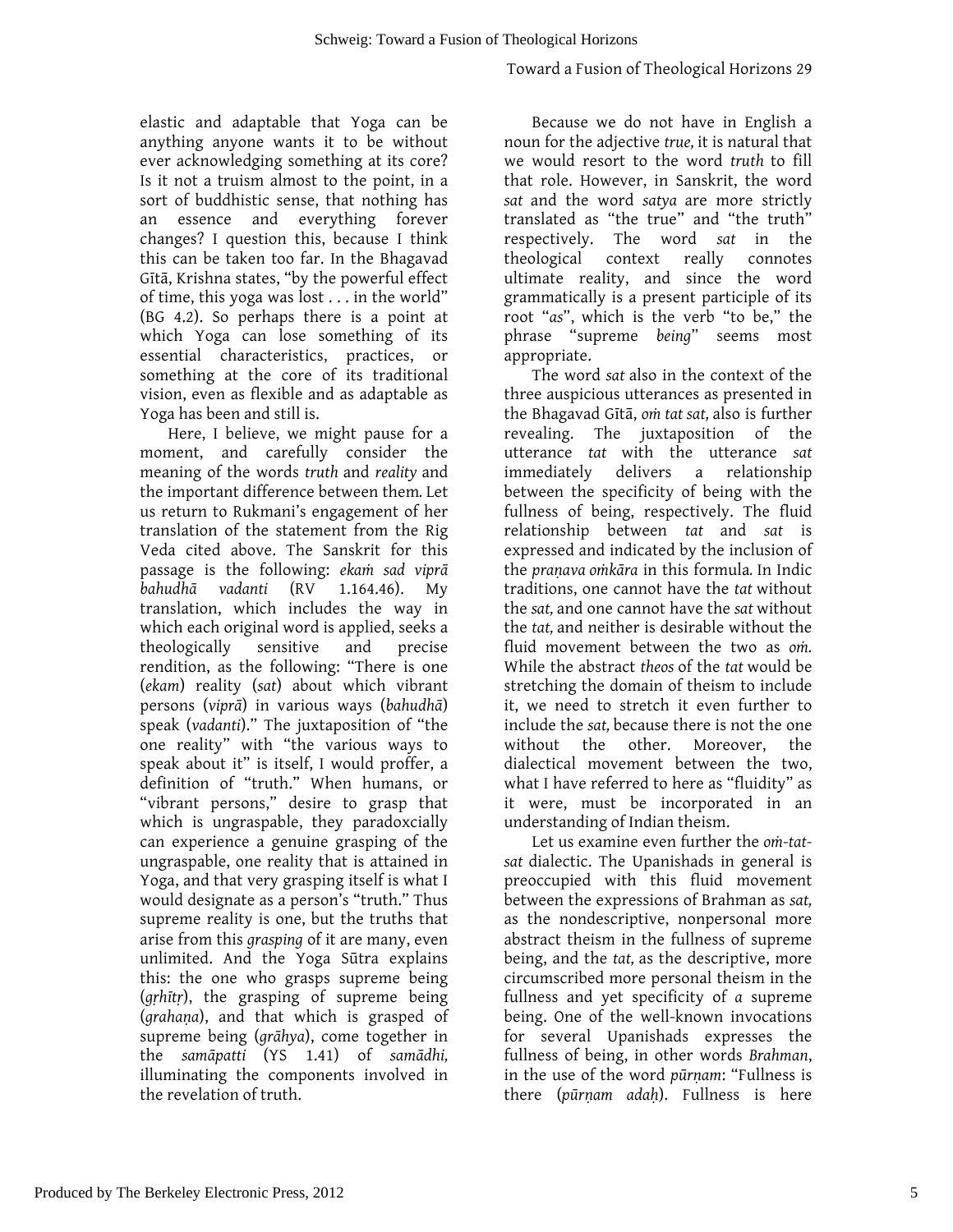(*pūrṇam idam*). From Fullness (*pūrṇāt*), Fullness comes (*pūrṇam udacyate*). From Fullness (*pūrṇasya*), when Fullness is taken (*pūrṇam ādāya*), Fullness (*pūrṇam*), even so, completely remains (*evāvaśiṣyate*)." These invocational words can speak about Fullness, or Brahman, as being "here" or "there". This is expressive of the *tat* or a recognition of what is fundamentally a theistic distinction. However, in presenting Fullness, the invocation also describes something from which an endless and absolute source of discrete Fullnesses are derivative without diminishing the original completeness or wholeness of Fullness, expressive of the *sat.* When invoking or speaking of the one, one is also invoking or speaking of the other, and vice versa, and thus the inextricable fluidity and interdependency between the two.

There is a glaring omission in both Rukmani's and Larson's studies that must be pointed out here. Neither acknowledges Patañjali's famous phrase *iṣṭa-devatā* in the Yoga Sūtra. Patañjali recognizes the way the practitioner of Yoga may choose a beloved divinity as a consequence of deep study: "From deep study and recitation of sacred texts to oneself, *svādhyāya*, one's most desired divinity is experienced fully within Yoga" (*svādhyāyād iṣṭa-devatāsamprayogaḥ,* YS 2.44). The key phrase here is *iṣṭa-devatā.* The word *iṣṭa* can be translated as "loved," "desired," or "chosen." Here, again, we see Yoga's elasticity, its flexibility, and its inclusivity. Patañjali is saying that out of the practive of *svādhyāya,* which can include many practices beyond the deep study of sacred texts, such as *japa* meditation, etc., comes the desire to connect with the divinity, in a particular form or image of the divine. This open-endedness is characteristic of Yoga.

This guidance for the practitioner to focus on a "desired [form of the] divine" is in sharp contrast to that of the abrahamic traditions, which have, as a backdrop, the prohibition against imaging the divine. In the Decalogue of the Hebrew Bible, we easily recall the commandment, "You shall not make for yourself an idol . . . in the

form of anything . . . for I the Lord your God am a jealous God . . ." (Exodus 20:4-5, NRSV). Thus it is unthinkable to create three dimensional sacred images, artistic images of any kind, or even ideational images or forms of the divine. But in India, the commandment would be quite the opposite: "You shall make for yourself an image that you most love and desire, in the form of anything, for I am your infinite God, and endless are my forms (*ananta-rūpa*)."

The word *devatā* is found only once in this text, but that it was engaged at all and how it is engaged is significant. Both Rukmani and Larson, in their own ways, insist that the word *īśvara* is ultimately synonymous with *brahman* (which, incidentally, is a term appearing not even once in the Yoga Sūtra)*.* But here we must also understand *īśvara* as having a relationship with *devatā,* which is strongly theistic language. Taking the word *devatā* into consideration only strengthens the picture of theism in the Yoga Sūtra, and perhaps invites us to probe further into the text's more subtle expressions of theism than what we might expect. Even though I could imagine how Rukmani, at this point, might give *iṣṭa-devatā* less importance because it appears in the second *sādhanapāda* intended for the *madhyama-yogin*  (intermediate practitioner)*,* I would insist that the appearance of this phrase begs to be considered for interpreting the critical phrase *īśvara-praṇidhāna,* which first appears in the *samādhi-pāda,* the portion of the Yoga Sūtra describing the experience of the *uttama-yogin* (the advanced practitioner).

Furthering an earlier discussion above*, devatā* is synonymous with *truth.* A person's *truth* is what is ultimately loved, revered, honored, and framed, as it were, as the highest reality. It is that person's *tat* in relation to the *sat.* Or put in a simple equation, *sat* divided (or "grasped") by *tat*  equals that person's *satya* or *devatā.* Such a vision of *devatā* must be understood as *īśvara,* which we might understand as being *brahman* and *devatā,* both, no doubt a fluid meaning in the way the term moves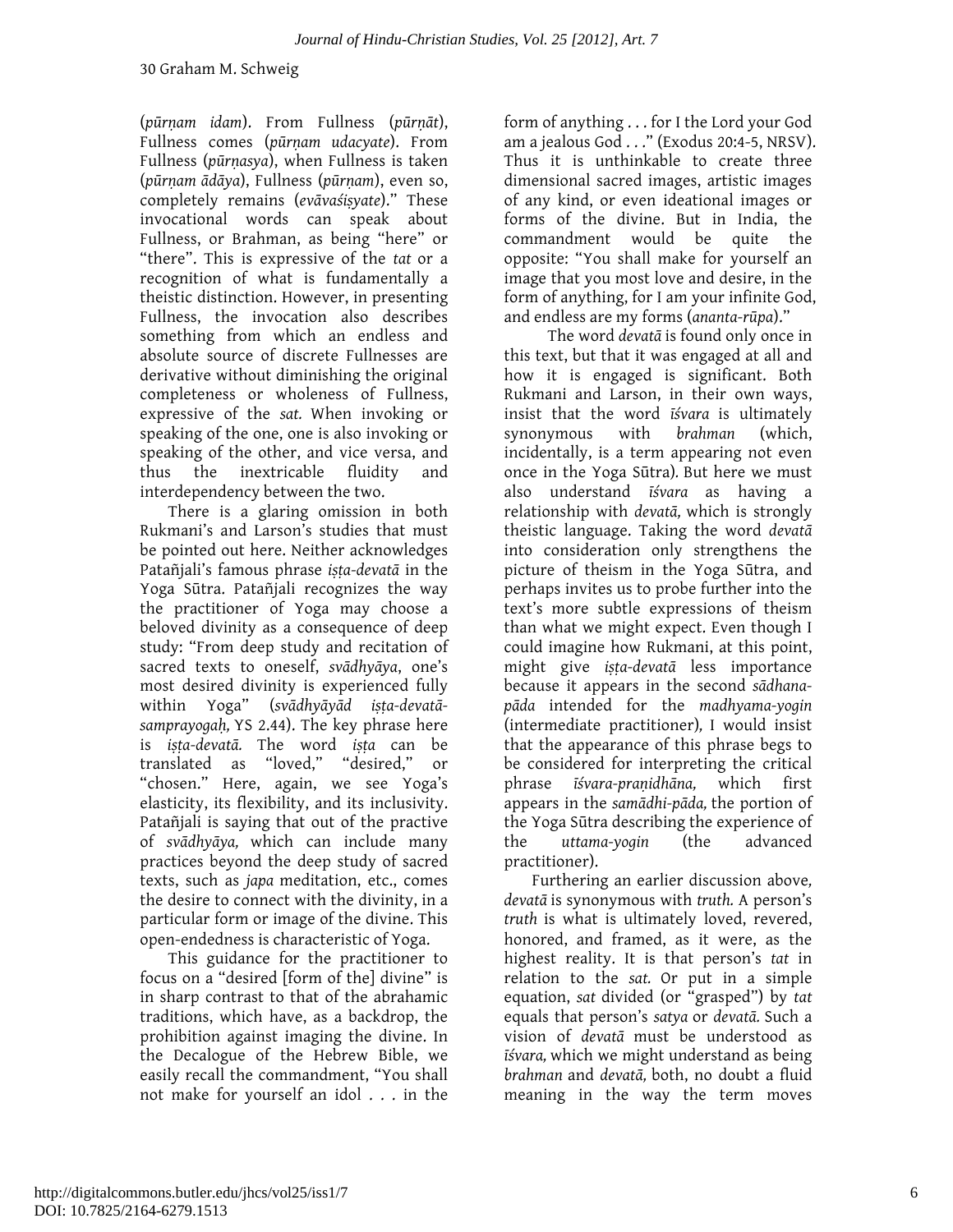### Toward a Fusion of Theological Horizons 31

between the former and the latter. If we examine the word *īśvara* etymologically, we derive a definition of the term that reveals these two fluid, albeit, components of a specific type of theism. The word breaks down as the two separate words, *īśa* and *vara.* The word *īśa* can mean "governer," "ruler," or "lord," and the word *vara* can mean "environing," "enclosing," "space," or "circumference." The latter word can have many different meanings, but these are closest to the word's root means from *vṛ.* While the force of the word *brahman*  leans more toward the state of oneness and ultimacy, and while *devatā* leans more toward a *theos,* we might understand that *īśvara* is the "governer of the circumference (that constitutes ultimate reality)." The word implies the components of a geometic configuration: the circumcenter (*īśa*) and the circumference (*vara*), the former representing *devatā* and the latter representing *brahman.* 

In four of the five total instances in which the word *īśvara* appears in the first two *pādas* of the Yoga Sūtra (YS 1.23, 24; 2.1, 32, and 45), it is coupled with the word *praṇidhāna,* another word that deserves attention. The word is often translated as "dedication," "devotion," or "submission." The Monier-Williams Sanskrit dictionary provides two better glosses for the word that, for some reason, is rarely found in translations of the Yoga Sūtra: "profound religious meditation" and "abstract contemplation." But an etymological, albeit a rather protracted, definition of the word spells these out a little further as, "moving (*pra-*) deeply (*-ni-*) into or from the receptacle or seat (*-dhāna*) [of the heart]." The word *dhāna* relates to what the Upanishads call "the space within the heart," in which the yogin will discover the divine. The fifth and final appearance of the word coupled with *īśvara* is found in YS 2.45: "The perfection of *samādhi* comes from the profound religious meditation on *īśvara*" (*samādhi-siddhir īśvara-praṇidhānāt*). Although profound meditation on the divine may be found as a practice in one of the lower limbs of the eight-limbed path,

namely the fifth practice of *niyama,* it is very clear from the *samādhi-pāda* and from this last instance of *īśvara-praṇidhāna* that it is a practice that is intimately involved at the highest level or perfection of *samādhi,*  the goal of all Yoga.

Yoga, then, involves the continuous uninterrupted movement of consciousness that reaches deeply into the heart where the yogin eventually discovers *īśvara,* who is the divine *puruṣa* (who can be equated with the *devatā*) and the absolute *brahman.* Therefore, as I have been demonstrating, the openness and fluidity of the Yoga theism in the Yoga Sūtra allows for Larson's deconstructive advaitic nontheism, while it also accomodates the constructivist theism that one might expect to see from a *bhakti* theology. From my point of view, the Yoga Sūtra, however, presents more of a solid, albeit raw theism, far outweighing a purely abstract, advaitic non-theism.

Let us take Yoga theism even further. A constructivist view of the Yoga Sūtra could easily lead one to observe some hint at what we would call *grace* coming from the divine. Rukmani claims that there is no such divine grace as one would find within Christian traditions. But I believe that Yoga has its own form of grace expressed by the term *samāpatti,* and as described in the text in which the term is defined:

When the turning has ceased, when that which is inborn shines forth like that of a jewel in the one who grasps,

in the grasping and in that which is to be grasped, one stands so near that one attains a state in which [a divine] ointment has been absorbed-

-- this is Samāpatti, 'coalescence' [of subject and object in meditation]. (YS 1.41)

In this very literal translation, *samāpatti*  is the "falling into a state or condition" (Monier-Williams Sanskrit Dictionary) or what "happens" to the meditating yogin. The consciousness of the meditator is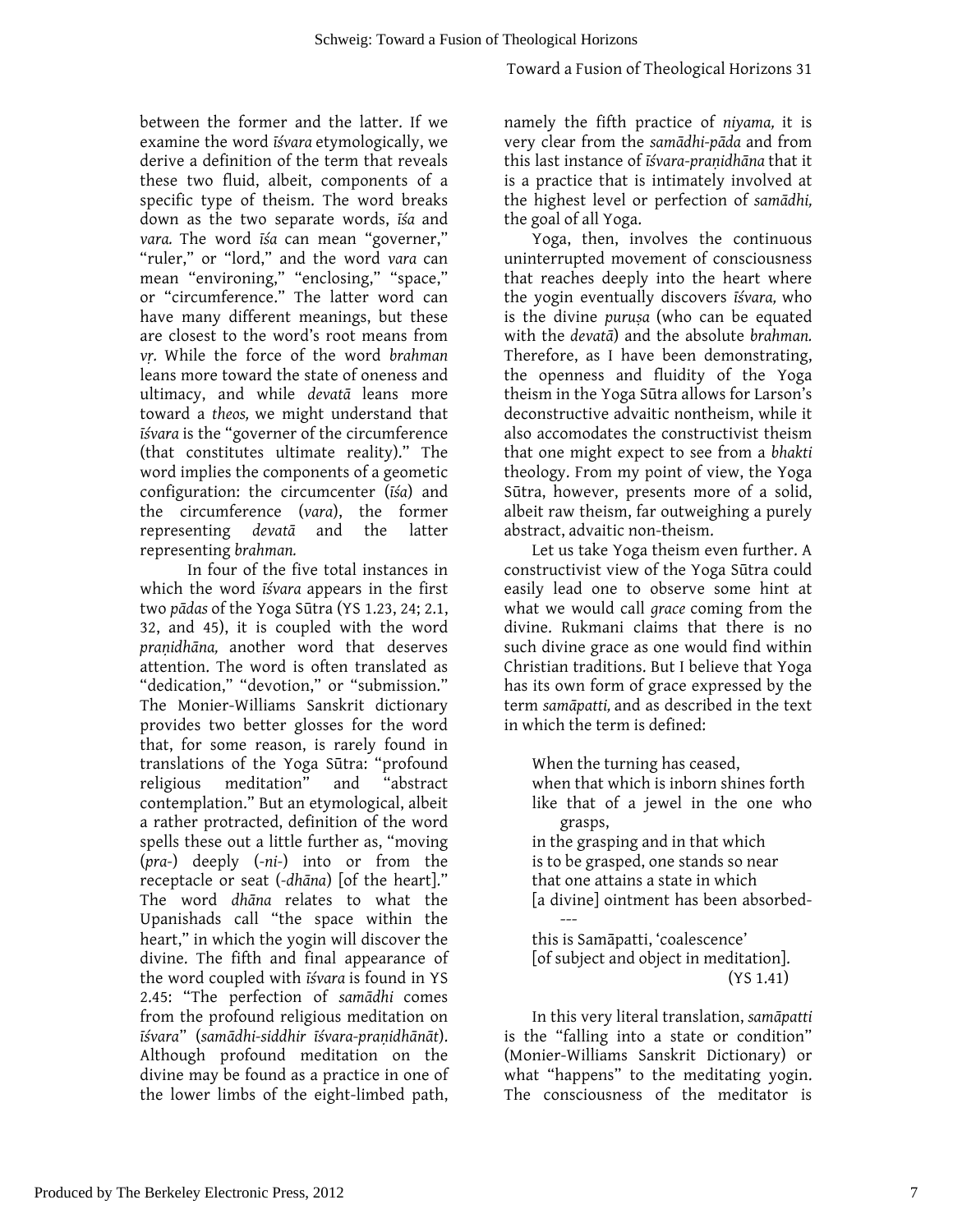compared to a jewel that is so pure, so polished that it can shine forth due to its capacity to catch the light that shines down upon it. The implied element of *light* in the aphorism's first metaphor of the shining jewel is reinforced by the explicit and tangible substance of an ointment that is put forth in the second metaphor of the text: that state of consciousness in the meditator that absorbs the ointment from the object on which he or she is meditating. This light, this ointment, which comes from a divine object in *samāpatti*, is tantamount to the grace in Yoga. I don't think it is any mistake that one of the most commonly used words for "grace," namely *anugraha,* or that which "follows the grasping" of truth, is derived from the same root as *grahītṛ* ("the one who grasps"), *grahaṇa*  ("the grasping"), and *grāhya* ("that which is to be grasped"), the three elements that become united in Yoga when attaining a state of grace in *samāpatti.*

It is not within the scope of this study to conduct a thorough vetting of the subtle but certainly present, albeit raw, theistic nuances of the Yoga Sūtra. The task that faces us when confronted with the challenge of bringing out any comparative connections and interreligious similarities or commonalities in the theisms of both the Christian and Yoga traditions is a wide enough definition of *theism.* If we are going to ask if there is a theism in the Yoga Sūtra, if there is a God of Yoga, then it behooves us to define the term now more comprehensively and more thoroughly that may prove to expand and deepen the domain of theism precisely because we have a comparative purpose. It is the work of a theologist, as I have defined its unique role above, to move such terms into the comparative arena that casts a wider theological net, accounting for any data that would contribute to an understanding of this category.

A comparative analysis of Christian theism and the theism of Yoga might utilize the ten dimensions I outline below. These ten dimensions are my attempt to give a comprehensive definition of theism

because I have found other definitions of the term inadequate for comparative purposes. Such definitions were generally more or less derivative of Greek, Jewish and Christian theological traditions, producing too narrow a definition.

The idea of *theism* is expounded upon or demonstrated in philosophical discourse, or religious revelation, or theological conceptualization, or a personal or shared understanding, expression, or vision of "the ultimate reality" that possesses any combination or all of the following ten dimensions:

(1) A discrete, unified, perfect and divine supreme being, the eternal self-existent primordial entity, who is often denoted by the word *God*;

(2) Who is, on some level, apprehended as distinctly personal, presented in descriptive or nondescriptive terms, and who is perceived as having either the intimate and affectionate and/or powerful and grand personified or nonpersonified unlimited forms;

(3) Who may reveal a singular, dual, or multiple number of divine manifestations;

(4) Who may receive gender attributions of feminine, masculine, both or neither, androgynous or neuter designations;

(5) Who is understood as distinguishable from and yet a part of the totality of being;

(6) Who has a relationship with the whole of reality as its source, as its creator, or as its sustainer;

(7) Who, on some level, also contains and fully embraces the totality of being of which such a divine being is the very center and foundation;